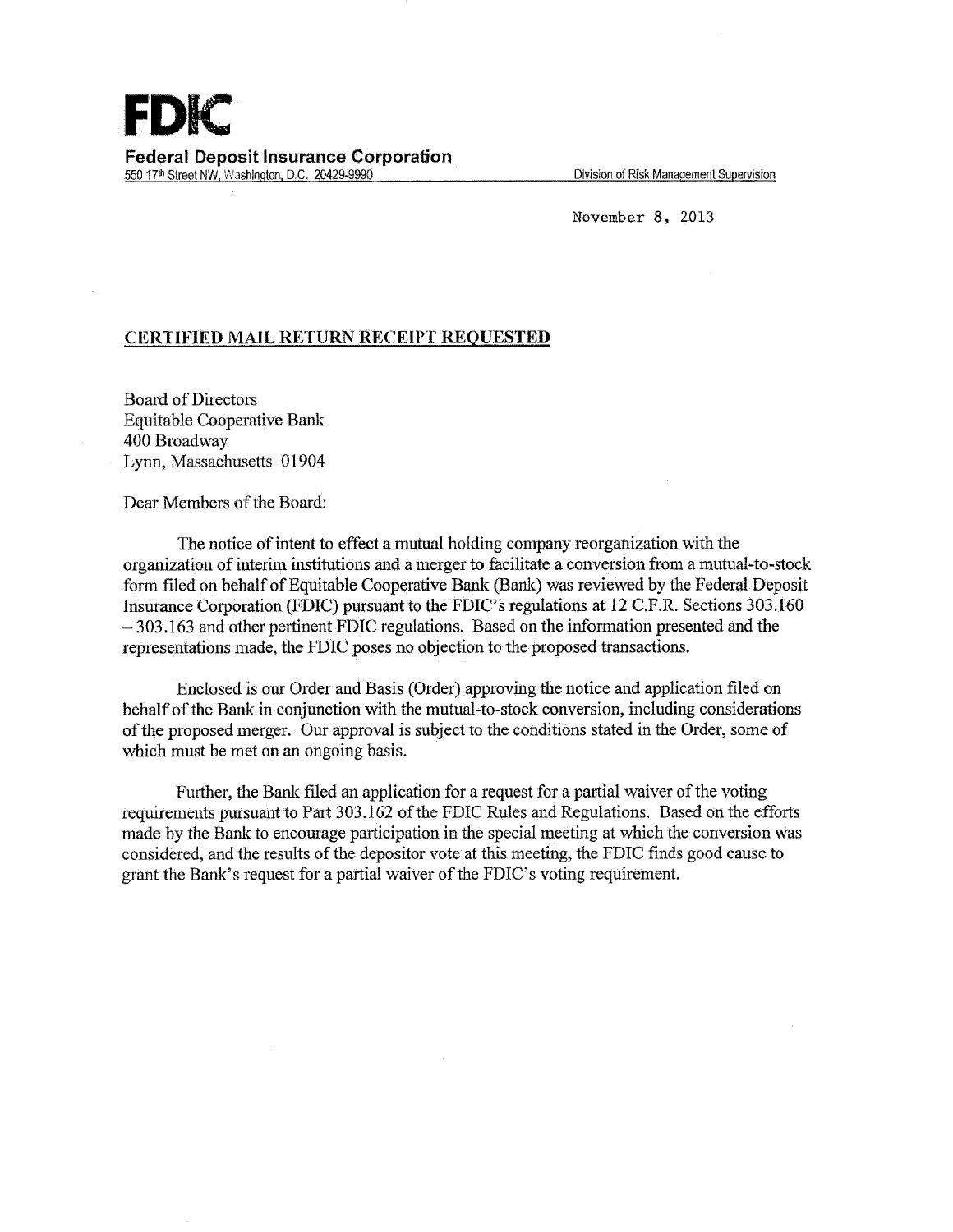Board of Directors Equitable Cooperative Bank Page 2

Please notify the New York Regional Office in writing when the proposed transaction has been consummated. If an extension of the time limit included in the Order is required, a letter requesting a specific extension of the limitation, and the reasons for the extension, should be submitted to Regional Director John F. Vogel at 350 Fifth Avenue, Suite 1200, New York, New York.

Sincerely,

/s/

James C. Watkins **Senior Deputy Director** 

Enclosure: Order

cc: Megan McKinney, Esq. Luse Gorman Pomerenk & Schick, P.C. 5335 Wisconsin Avenue; N.W., Suite 4Q0 Washington, D.C. 20015-2035.

> Sandra Clarke Chief Operating Officer Massachusetts Division of Banks 100 Washington Street  $10<sup>th</sup>$  Floor Boston, Massachusetts 02118

Eileen R. Leighton Assistant Vice President Supervision, Regulation and Credit Federal Reserve Bank of Boston 600 Atlantic Avenue Boston, Massachusetts 02210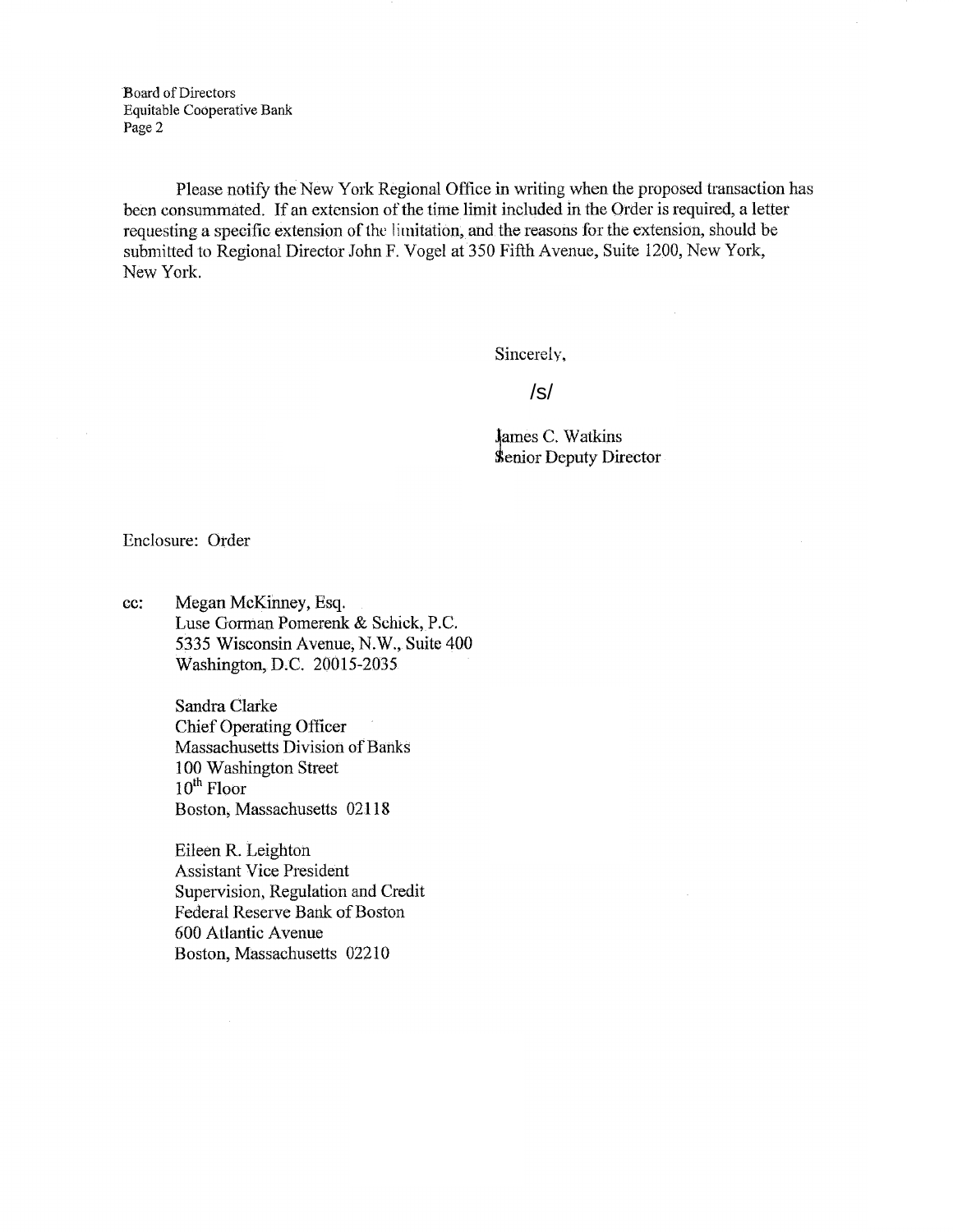## FEDERAL DEPOSIT INSURANCE CORPORATION

**Equitable Cooperative Bank** Lynn, Massachusetts

## Application for Consent to Merge and Federal Deposit Insurance

## ORDER AND BASIS FOR CORPORATION APPROVAL

Pursuant to Section 18(c) of the Federal Deposit Insurance (FDI) Act, an application has been filed on behalf of Equitable Cooperative Bank, Lynn, Massachusetts (Mutual Bank), currently a state-chartered, mutually-owned Deposit Insurance Fund (DIF) member with total resources of \$104,483,000 and total deposits of \$85,126,000 as of September 30, 2013, for the FDIC's consent to merge with Equitable Interim Stock Bank, Lynn, Massachusetts, a proposed Massachusetts-chartered interim stock cooperative bank. In addition, pursuant to Section 5 of the FDI Act, applications have been filed for Federal deposit insurance for Equitable De Novo Cooperative Bank, an interim Massachusetts-chartered mutual cooperative bank and Equitable Interim Stock Bank, an interim Massachusetts-chartered stock cooperative bank.

The purpose of the applications is to obtain the FDIC's approval necessary to effect the Mutual Bank's plan of reorganization which, solely to facilitate such undertaking, provides for:

- Mutual Bank will organize a de novo Massachusetts-chartered mutual cooperative bank, Equitable De Novo Cooperative Bank (De Novo Bank).
- De Novo Bank will reorganize into a Massachusetts mutual holding company to be known as Equitable Bancorp, MHC.
- Equitable Bancorp, MHC will establish a wholly owned Maryland-chartered stock corporation to be known as Equitable Bancorp, Inc.
- Equitable Bancorp, MHC will also establish a wholly owned Massachusetts-chartered interim stock cooperative bank, to be known as Equitable Interim Stock Bank (Stock Bank).
- Mutual Bank will merge into Stock Bank, with Stock Bank as the legally surviving entity  $\bullet$ under the name of Equitable Cooperative Bank.
- Equitable Bancorp, MHC will immediately thereafter contribute 100 percent of the shares  $\bullet$ of Equitable Cooperative Bank to Equitable Bancorp, Inc.

Upon consummation of the reorganization, the deposits of Equitable Cooperative Bank will continue to be insured under the DIF. On the effective date of the reorganization, Equitable Cooperative Bank will be a stock bank that is wholly owned by Equitable Bancorp, Inc., which will be wholly owned by Equitable Bancorp, MHC, Lynn, Massachusetts, which will retain all the mutual interest of the former Mutual Bank.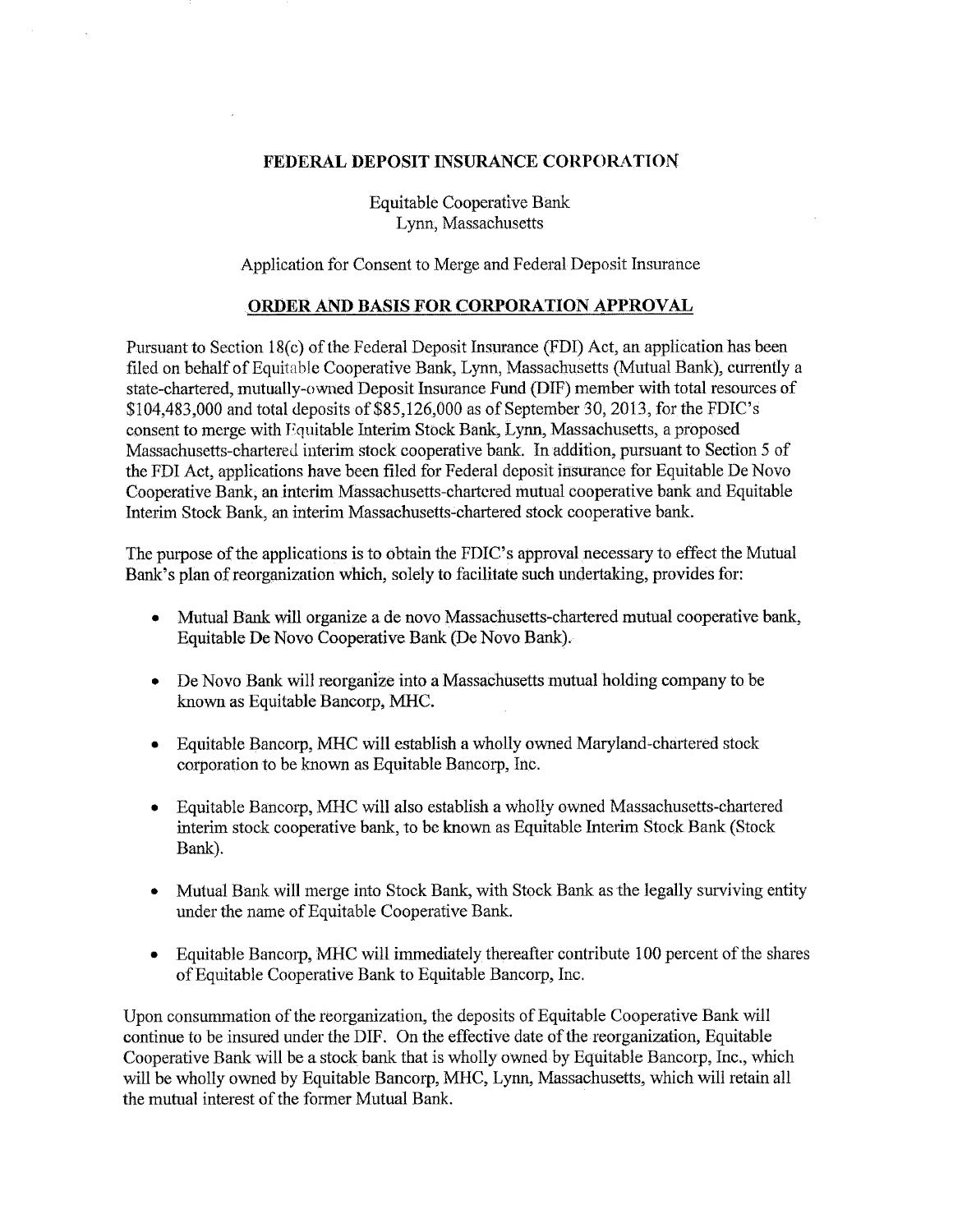On October 25, 2013, the Federal Reserve Bank of Boston approved applications to allow Equitable Bancorp, MHC to become a mutual bank holding company and Equitable Bancorp, Inc. to become a mid-tier stock bank holding company. Further, the Massachusetts Division of Banks granted Equitable Cooperative Bank the authority to conduct banking business as a stock bank on September 30, 2013.

Following consummation of the merger, Equitable Cooperative Bank will operate the same banking business, with the same management, at the same locations now being served by the Mutual Bank. The proposed transaction will not alter the competitive structure of banking in the market served by the Mutual Bank. Equitable Cooperative Bank's main office will continue to be located at 400 Broadway, Lynn, Massachusetts.

Notice of the proposed transaction, in a form approved by the FDIC, has been published pursuant to the FDI Act. A review of available information, including the Community Reinvestment Act (CRA) Statement of the proponent, disclosed no inconsistencies with the purposes of the CRA. Equitable Cooperative Bank is expected to continue to meet the credit needs of its community, consistent with the safe and sound operation of the institution.

In connection with the merger application, the FDIC has taken into consideration the financial and managerial resources, future prospects of the proponent banks and Equitable Cooperative Bank, the convenience and needs of the community to be served, and the effect of the proposed transaction on competition. The FDIC has also taken into consideration the effectiveness of the insured depository institutions involved in the proposed merger transaction in combating moneylaundering activities, and the risk posed by the transaction to the stability of the U.S. banking or financial system.

In connection with the applications for deposit insurance, the FDIC has taken into consideration the financial history and condition, adequacy of the capital structure, earnings prospects, general character and fitness of management, risk to the insurance fund, convenience and needs of the community, and consistency of the bank's corporate powers with the FDI Act.

Having found favorably on all statutory factors, it is the FDIC's judgment that the applications for Consent to Merge and Federal Deposit Insurance are hereby approved subject to the following conditions, some of which are continuing in nature:

- 1. That, except for the proposed transfer of stock to Equitable Bancorp, MHC and the contribution of that stock by Equitable Bancorp, MHC to Equitable Bancorp, Inc., no shares of the stock of Equitable Cooperative Bank shall be sold, transferred or otherwise disposed of, to any person (including any Employee Stock Ownership Plan) unless prior notice is provided to, and non-objection is received from, the FDIC.
- 2. That, prior to a sale, transfer or other disposition of any shares of Equitable Bancorp, Inc., by Equitable Bancorp, MHC, to any person (including any Employee Stock Ownership Plan) or a conversion of Equitable Bancorp, MHC to stock form, Equitable Cooperative Bank will provide written notification to the FDIC and provide the FDIC with copies of all documents filed with the state and Federal banking and/or securities regulators in connection with any sale, transfer, disposition or conversion.